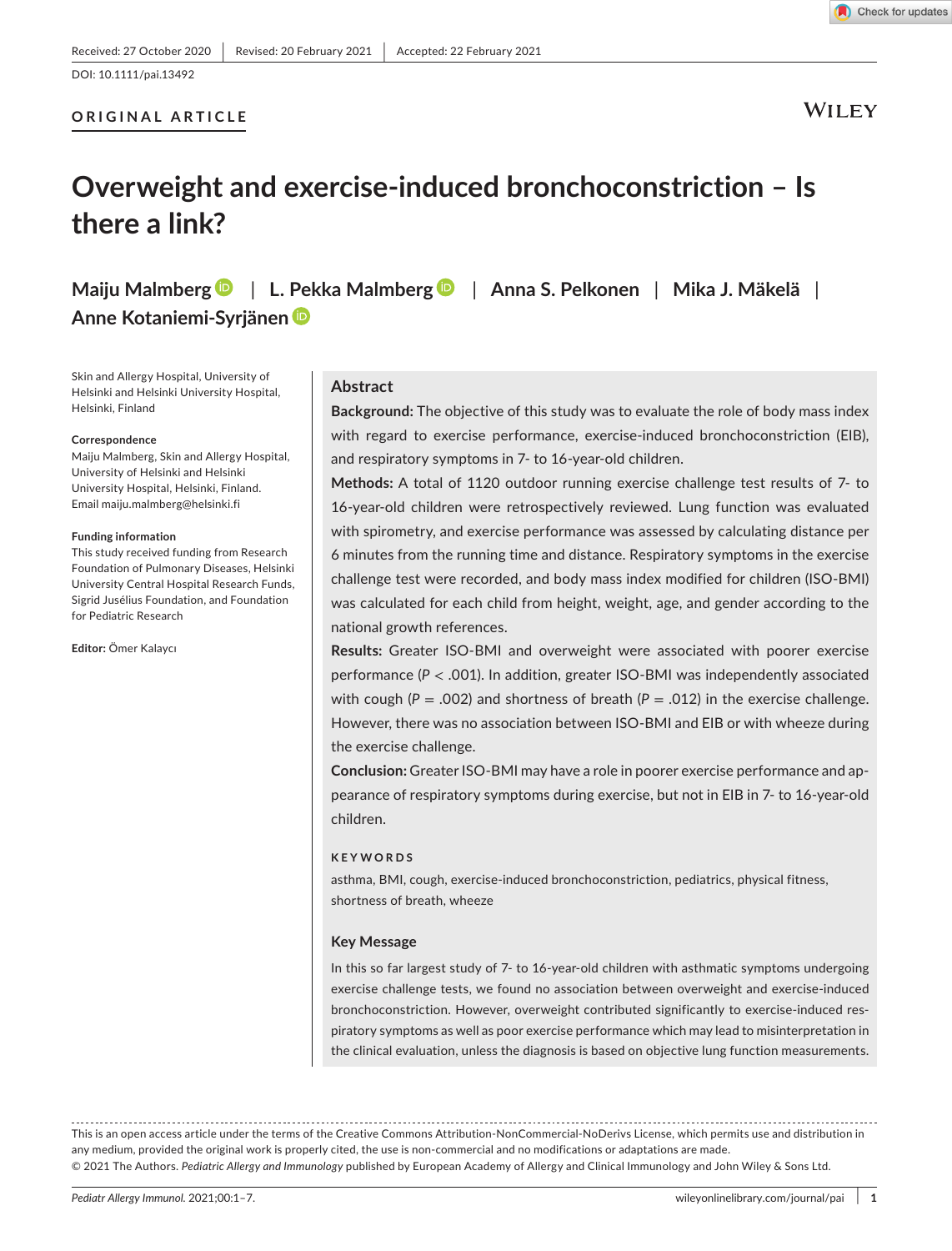## **1** | **INTRODUCTION**

The association between asthma, poor physical fitness, and overweight has been investigated in various studies in adults, but among children the issue has been evaluated inconclusively.<sup>1</sup> Overweight is supposed to increase the risk of asthma, $2-4$  but the findings on its effects on bronchial hyper-responsiveness have been incoherent.<sup>5-7</sup> Overweight has also been associated with poor physical fitness,  $1,8$ which can be one of the reasons for exercise-induced respiratory symptoms eliciting asthma investigations. Exercise-induced cough, wheeze, and shortness of breath are often interpreted as signs of asthma, but the correlation between the symptoms and actual bronchial hyper-responsiveness has proven to be poor.<sup>9,10</sup>

Children with asthma may also suffer from impaired physical fitness.<sup>11</sup> Regular exercise seems to be positively associated with milder bronchial hyper-responsiveness in asthmatic children.<sup>12</sup> but it is not clear whether this is due to good cardiorespiratory fitness or other benefits of exercise.

The goal of this study was to evaluate the role of body mass index (BMI) with regard to exercise performance, respiratory symptoms, and exercise-induced bronchoconstriction (EIB), in a large sample of children with respiratory symptoms suggestive of asthma.

#### **2** | **METHODS**

#### **2.1** | **Study design, participants, and setting**

This was a cross-sectional retrospective study based on reviewing 1120 documented outdoor free-running test results of 7- to 16-year-old children performed in a tertiary hospital in 2014-2015. During the study period, a small number of children ( $n = 60$ ) were referred to exercise challenge test two times for their clinical assessment and follow-up. Most of the children were referred to clinical assessment by primary care doctors or specialists working as private consultants. Among those tested children, there was no one with severe heart disease or chronic disease other than asthma that might exacerbate during exercise, as those conditions were considered a contraindication for an outdoor running test. Patients with no recordings of running time or distance, or those with uncertain asthma diagnosis ( $n = 100$ ) were excluded from the analyses. As the freerunning test was included as a part of routine asthma investigations, no separate visits or examinations were required from patients for this study.

## **2.2** | **Definition of asthma diagnosis**

According to current GINA guidelines, children were diagnosed with asthma, if they presented with a typical symptom history, and showed evidence of variable airflow obstruction or bronchial hyperresponsiveness, by using the following tests: spirometry with a bronchodilator test, an outdoor running test, a provocation test with histamine or methacholine, and/or a 2-week peak expiratory flow (PEF) surveillance.

## **2.3** | **Ethics**

The study was conducted according to the principles of the Declaration of Helsinki. As the study was a retrospective review of medical records and exercise challenge measurements, according to institutional principles, permission for the study was requested from the institutional board, but no review from ethics committee was considered to be needed.

#### **2.4** | **Outdoor free-running test**

The exercise test was performed on a running track near the tertiary hospital. To avoid bias caused by asthma medication, patients were advised not to use long-acting beta-agonists (LABAs) for 48 hours and short-acting beta-agonists (SABAs) for 24 hours before the exercise test. A total of 113 subjects were using inhaled corticosteroids at the time of the test. The test consisted of outdoor running on the track for 6-8 minutes, while heart rate was monitored (Vantage NV, Polar Ltd). Running distance was measured and recorded along with the running time. Outdoor temperature was recorded. Possible respiratory symptoms were observed by the physician overseeing the test and/or reported by the patient.

## **2.5** | **Lung function**

Lung function was evaluated with spirometry according to standard principles, $13,14$  with a pneumotachograph-based flow-volume spirometer (MasterScreen Pneumo, CareFusion, Hoechberg, Germany). The following parameters were recorded: forced expiratory volume in 1 second (FEV1), forced vital capacity (FVC), and FEV1/FVC ratio. Spirometric raw values were transformed into z-scores based on national reference values.<sup>15</sup> Z-score values of ≤ −1.65 standard deviation (SD) were considered abnormal.

During the running test, spirometric measurements were repeated before the exercise and immediately, 5 minutes, and 10 minutes after the exercise. After this, inhaled salbutamol was administered, and the final spirometric measurements were performed. A fall of 15% or more in FEV1 after the exercise was considered indicative of significant EIB.

## **2.6** | **Exercise performance**

Exercise performance was measured by calculating the running speed and distance per 6 minutes from the running time and distance in the outdoor free-running test. To ensure that patients would give their maximal exercise performance, they were urged to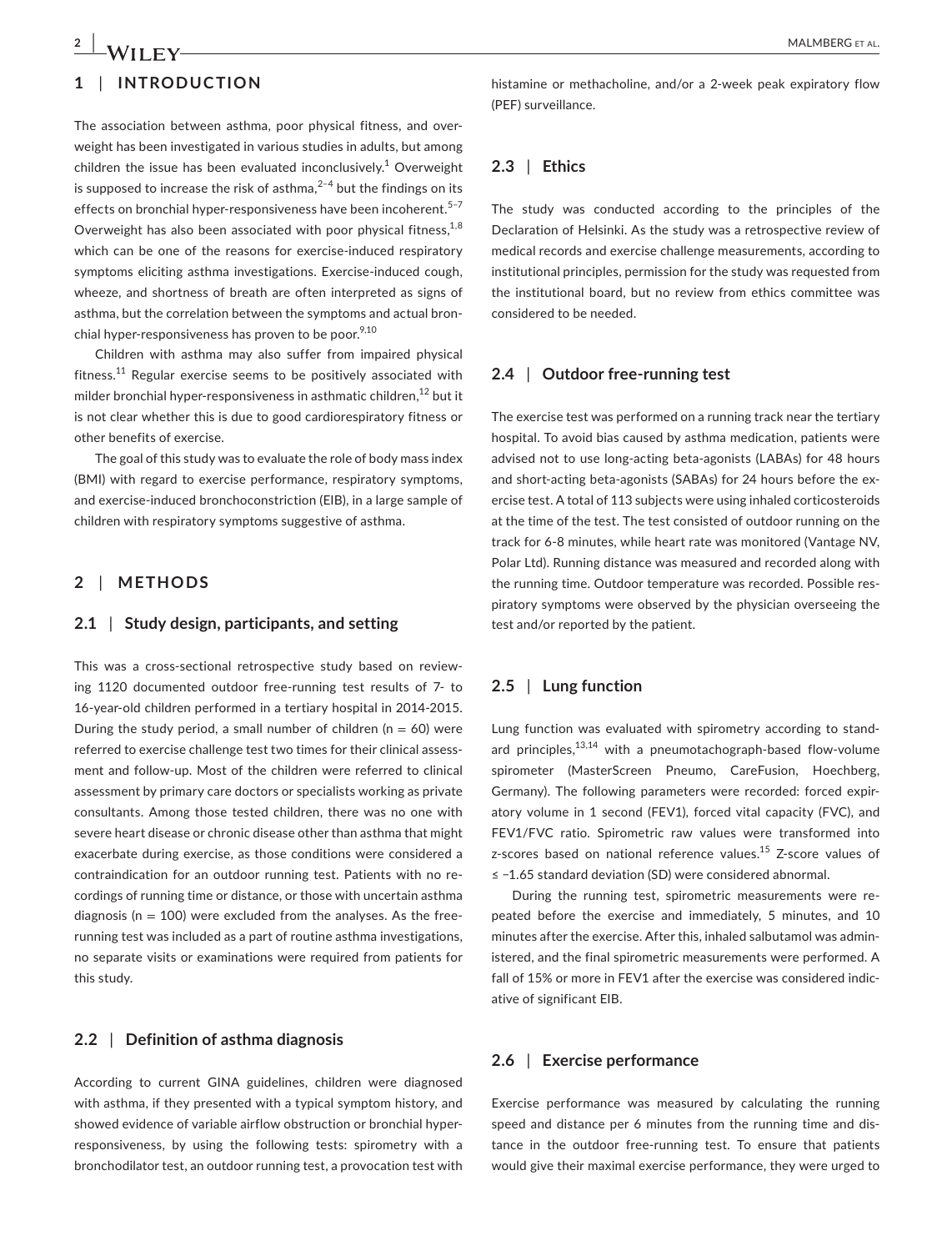reach at least 85% of their predicted maximum heart rate (calculated with the formula 208 - (0.7  $\times$  age)<sup>16</sup> during a 2-3 minutes acceleration phase and maintain the target heart rate at least for 4 minutes.

## **2.7** | **BMI**

As BMI (ie, weight divided by square of height) is not well suited for evaluating children's body composition, we used ISO-BMI, that is, BMI modified for children. ISO-BMI gives values that are better comparable to those of adults; for example, ISO-BMI ≥25 is considered overweight. ISO-BMI was calculated for each child from height, weight, age, and gender according to the national growth references.<sup>17</sup>

#### **2.8** | **Statistical analysis**

Normality of continuous variables was evaluated using Kolmogorov-Smirnov's test. The effects of continuous baseline variables on maximal fall in FEV1 and on running distance per 6 minutes were evaluated using Pearson's correlation test (*r* < .40 meaning weak correlation, *r* = .40-.59 moderate correlation, and *r* ≤ .60 strong correlation). *t* test was used to evaluate differences in maximal fall in FEV1 and in running distance per 6 minutes in two different groups. Adjusted analyses were performed by linear regression used for determining variables independently associated with maximal fall in FEV1 and exercise performance and by logistic regression used for determining variables independently associated with exerciseinduced respiratory symptoms and EIB. Variables for the multivariate models were chosen with the backward selection method. *P*-value of <.05 was considered statistically significant. IBM SPSS Statistics version 22 was used for statistical analyses.

## **3** | **RESULTS**

#### **3.1** | **Baseline characteristics**

Baseline characteristics of the children in the exercise tests are presented in Table 1. A total of 555 children were diagnosed with asthma. A significant EIB was observed in 189 outdoor running tests. In 212 cases, the child was overweight, and their age and gender distribution were similar to children with normal weight. There were no statistically significant differences in ISO-BMI or being overweight between the children with and those without asthma (data not shown).

#### **3.2** | **Exercise performance**

Results of univariate analyses implied that higher age  $(r = .442, )$ *P* < .001) and outdoor temperature (*r* = .123, *P* < .001) were associated **TABLE 1** Baseline characteristics, lung function parameters, and physical performance of the children in 1020 exercise tests

| <b>Baseline characteristics</b>                    | $n = 1020$               |  |  |  |
|----------------------------------------------------|--------------------------|--|--|--|
| Age, years, mean (SD)                              | 11.1 (2.6)               |  |  |  |
| Males, n (%)                                       | 616 (60)                 |  |  |  |
| ISO-BMI, $\text{kg/m}^2$ , geometric mean (95% CI) | 22.1 (21.9; 22.4)        |  |  |  |
| ISO-BMI ≥ 25 kg/m <sup>2</sup> , n (%)             | 212(21)                  |  |  |  |
| Lung function parameters Pre-exercise              |                          |  |  |  |
| FVC, I, geometric mean (95% CI)                    | 2.7(2.6; 2.7)            |  |  |  |
| FVC z-score, SD, mean (SD)                         | $-0.4(1.2)$              |  |  |  |
| Abnormal FVC z-score, n (%)                        | 138 (14)                 |  |  |  |
| FEV1, I, geometric mean (95% CI)                   | 2.3(2.2; 2.3)            |  |  |  |
| FEV1 z-score, SD, mean (SD)                        | $-0.8(1.1)$              |  |  |  |
| Abnormal FEV1 z-score, n (%)                       | 228 (22)                 |  |  |  |
| FEV1/FVC, %, mean (SD)                             | 85.3 (6.6)               |  |  |  |
| FEV1/FVC z-score, SD, mean (SD)                    | $-0.7(1.1)$              |  |  |  |
| Abnormal FEV1/FVC z-score, n (%)                   | 201 (20)                 |  |  |  |
| Performance in exercise challenge Post-exercise    |                          |  |  |  |
| Maximal FEV1 change, %, median (min;<br>max)       | $-6.7$ ( $-74.6$ ; 17.9) |  |  |  |
| $EIB, n(\%)$                                       | 189 (19)                 |  |  |  |
| Distance / 6 min, m, mean (SD)                     | 959.2 (141.2)            |  |  |  |

Abbreviations: EIB, exercise-induced bronchoconstriction; FEV1, forced expiratory volume in 1 second; FVC, forced vital capacity; ISO-BMI, body mass index modified for children according to national growth references; SD, standard deviation.



**FIGURE 1** Physical performance (ie, running distance in meters per 6 minutes) was better in children ( $n = 808$ ) with ISO-BMI < 25 kg/m<sup>2</sup> than in those (n = 212) with ISO-BMI  $\geq 25$  kg/m<sup>2</sup>

with better exercise performance, and greater ISO-BMI (*r* = -.211, *P* < .001) and overweight (Figure 1) with poorer exercise performance, that is, shorter running distance in 6 minutes. In addition, males ran farther than females (mean 978.6 m (SD 6.0 m) vs 929.6 m (SD 6.1 m), *P* < .001), and those with any respiratory symptoms during the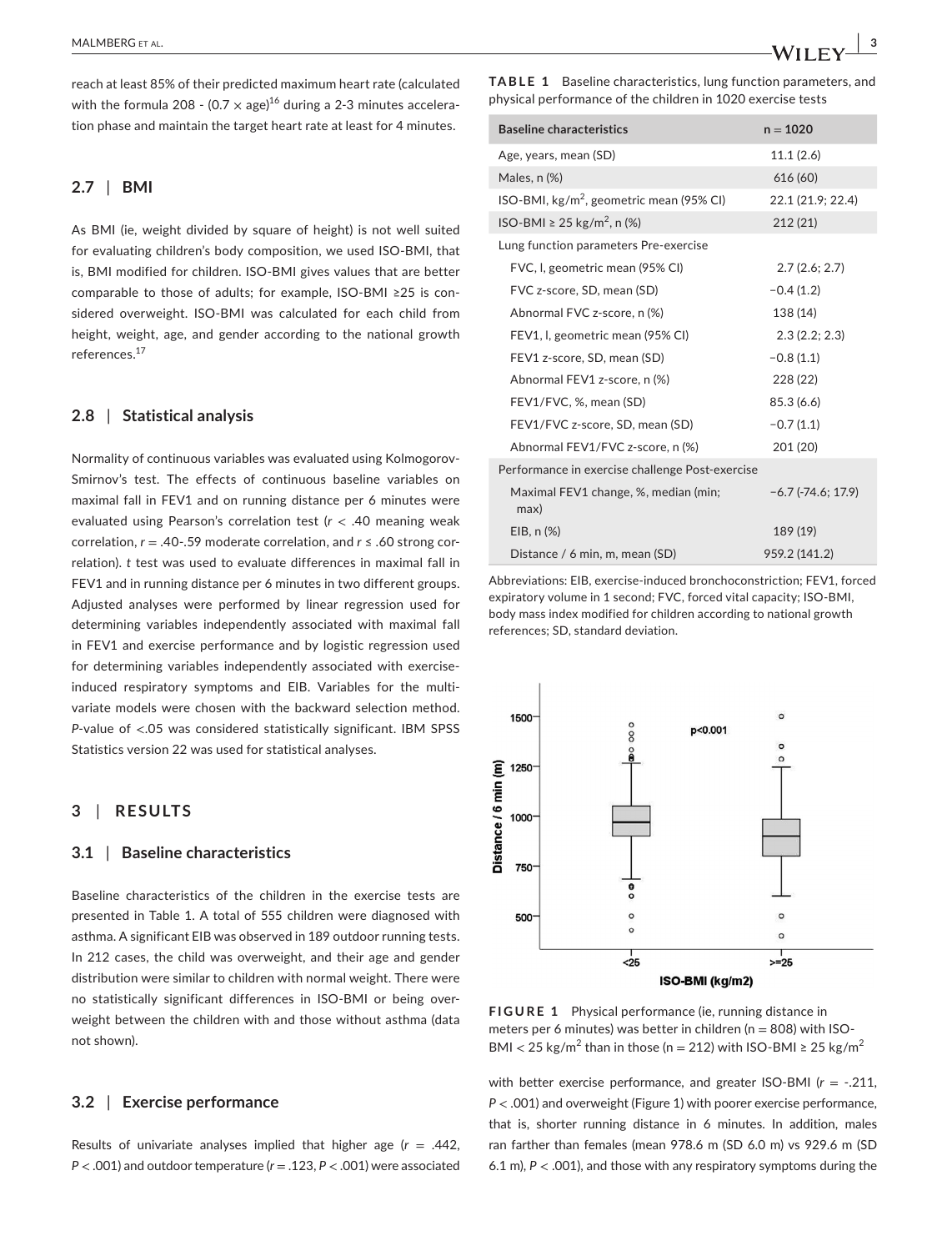|                                             | Distance / 6 min<br>$\beta$ (SE) | P      |
|---------------------------------------------|----------------------------------|--------|
| Age                                         | 0.47(1.48)                       | < 0.01 |
| Male gender                                 | 0.23(7.90)                       | < .001 |
| ISO-BMI                                     | $-0.27(1.03)$                    | < 0.01 |
| Outdoor temperature                         | 0.12(0.50)                       | < 0.01 |
| Pre-exercise FEV1 z-score                   | 0.07(3.42)                       | .008   |
| Respiratory symptoms during the<br>exercise | $-0.06(7.86)$                    | .023   |
| $R^2$ for the model                         | 0.321                            |        |

Abbreviations: FEV1, forced expiratory volume in 1 second; ISO-BMI, body mass index modified for children according to national growth references;  $R^2$ , coefficient of determination; SE, standard error;β, beta-coefficient.

exercise challenge test ran shorter distance (mean 938.3 m, SD 6.3 m) than those without symptoms (mean  $975.5$  m, SD  $6.1$  m) ( $P < .001$ ). However, no statistically significant correlation was seen between baseline lung function and exercise performance (*P* > .05).

Multivariate linear regression analysis including the entire study group showed that variables independently associated with poorer exercise performance were younger age, female gender, greater ISO-BMI, lower outdoor temperature, lower FEV1 z-score, and appearance of any respiratory symptoms during the running test, as presented in Table 2.

In the linear regression analysis including only the non-asthmatic children, age, weight, height, and gender were the variables independently associated with exercise performance (data not shown). This gave us the following regression model equation for predicting exercise performance (distance per 6 minutes) in non-asthmatic children:  $y = A + B \times age + C \times height + D \times weight + E \times gender$ (A = −127.375, B = 21.488, C = 6.993, D = −6.733, E = 67.185, male = 1, female = 0). The adjusted *R* square for this model was .414.

### **3.3** | **EIB**

In the univariate analyses, younger age (*r* = .157, *P* < .001), lower outdoor temperature (*r* = .135, *P* < .001), poorer exercise performance  $(r = .161, P < .001)$ , and a lower pre-exercise FEV1/FVC z-score (*r* = .141, *P* < .001) were associated with a greater fall in FEV1. Neither pre-exercise FEV1 z-score nor ISO-BMI had statistically significant association with a maximal change in FEV1 (*P* > .05). Moreover, EIB was more commonly observed in those with abnormal FEV1/FVC zscore (27.4% vs 16.4% in those with normal FEV1/FVC z-score) and any respiratory symptoms (36.8% vs 4.2%) during the running test. In addition, children with EIB were younger (mean 10.3 years (SD 0.2 years) vs 11.3 years (SD 0.1 years)) and ran shorter distance in 6 minutes (916.3 m (SD 8.4 m) vs 969.0 m (SD 5.0 m)) in lower outdoor temperature (6.5°C (SD 0.6°C) vs 8.9°C (SD 0.3°C)) (*P* < .001 for all univariate comparisons).

In the multivariate logistic regression analysis, variables independently associated with EIB were younger age, lower outdoor temperature, abnormal FEV1/FVC z-score, and any respiratory symptoms during the running test, as presented in Table 3.

#### **3.4** | **Exercise-induced respiratory symptoms**

A total of 572 children were symptomless, 219 had cough, 140 had wheeze, and 299 experienced shortness of breath during or after the exercise challenge. Fifty children had both cough and shortness of breath, 15 had cough and wheeze, 69 had wheeze and shortness of breath, and 38 experienced all three symptoms.

In the univariate analysis, greater ISO-BMI (geometric mean 22.6 kg/m<sup>2</sup> (min 15.8 kg/m<sup>2</sup>, max 34.7 kg/m<sup>2</sup>), P < .001), poorer exercise performance (mean 925.2 m (SD 128.9 m), *P* < .001), lower outdoor temperature (mean 7.0°C (SD 7.3°C), *P* < .001), lower FEV1/FVC z-score (mean −0.8 (SD 1.1), *P* = .05), a greater fall in FEV1 (median −9.2% (min −74.6%, max 3.9%), *P* < .001), and EIB (38% vs 18% of those without EIB, *P* < .001) were associated with an increased risk for cough.

Greater ISO-BMI (geometric mean 22.4 kg/m<sup>2</sup> (min 15.9 kg/m<sup>2</sup>, max 34.7 kg/m<sup>2</sup>),  $P = .041$ ), poorer exercise performance (mean 920.6 m (SD 132.7 m), *P* < .001), lower outdoor temperature (mean 6.3°C (SD 7.2°C), *P* < .001), lower FEV1 z-score (mean −1.0 (SD 1.2), *P* = .039), lower FEV1/FVC z-score (mean −1.1 (SD 1.3), *P* < .001), a greater fall in FEV1 (median −21.6% (min −74.6,% max −1.2%), *P* < .001), and EIB (53% vs 4.8% in those without EIB, *P* < .001) were associated with an increased risk for wheeze.

EIB

**TABLE 3** Multivariate model including variables independently associated with

|                                          | <b>EIB</b>          |         |
|------------------------------------------|---------------------|---------|
|                                          | OR (95% CI)         | P       |
| Age                                      | 0.80(0.74:0.87)     | < 0.001 |
| Outdoor temperature                      | 0.97(0.95; 1.00)    | .026    |
| FEV1/FVC z-score $<$ -1.65               | 1.75(1.14; 2.69)    | .011    |
| Respiratory symptoms during the exercise | 12.25 (8.68; 19.56) | $-.001$ |
| $R^2$ for the model                      | 0.317               |         |
|                                          |                     |         |

Abbreviations: CI, confidence interval; EIB, exercise-induced bronchoconstriction; FEV1, forced expiratory volume in 1 second; FVC, forced vital capacity; OR, odds ratio;  $R^2$ , coefficient of determination.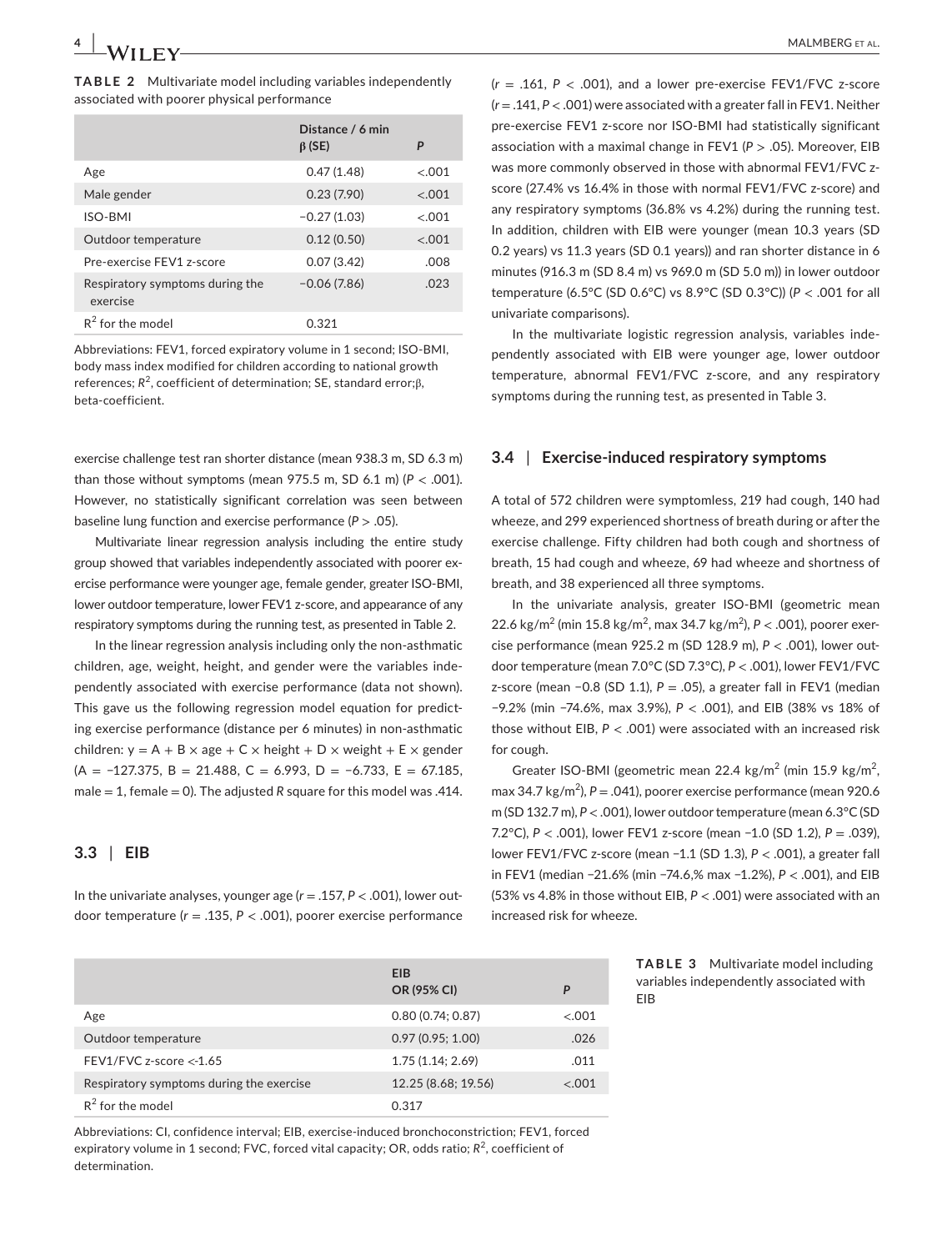**TABLE 4** Multivariate models for predicting symptoms in exercise challenge in the study children

|                        | Cough<br>OR (95% CI)  | Shortness of<br>breath<br><b>OR (95% CI)</b> | Wheeze<br>OR (95% CI)   |
|------------------------|-----------------------|----------------------------------------------|-------------------------|
| Age                    |                       | 1.14(1.06)<br>1.22                           |                         |
| <b>ISO-BMI</b>         | 1.08(1.03)<br>1.13)   | 1.06(1.01)<br>1.10)                          |                         |
| Outdoor<br>temperature | 0.96(0.94)<br>0.99    | 0.96(0.94)<br>0.99                           | 0.96(0.92)<br>0.99      |
| <b>FIB</b>             | 8.95 (5.35;<br>14.99) | 19.11 (11.60;<br>31.48                       | 48.97 (27.93;<br>85.87) |
| $R^2$ for the model    | 0.195                 | 0.329                                        | 0.530                   |

Abbreviations: CI, confidence interval; EIB, exercise-induced bronchoconstriction; ISO-BMI, body mass index modified for children according to national growth references; OR, odds ratio; R<sup>2</sup>, coefficient of determination.

Greater ISO-BMI (geometric mean 22.3 kg/m<sup>2</sup> (min 14.8 kg/m<sup>2</sup>, max 34.7 kg/m<sup>2</sup>), P = .002), poorer exercise performance (mean 945.0 m (SD 133.8 m), *P* = .002), lower outdoor temperature (mean 6.9°C (SD 7.6°C), *P* < .001), lower FEV1 z-score (mean −1.0 (SD 1.2), *P* = .017), lower FEV1/FVC z-score (mean −0.9 (SD 1.2), *P* = .003), a greater fall in FEV1 (median −13.4% (min −74.6%, max 17.9%), *P* < .001), and EIB (70% vs 20% in those without EIB, *P* < .001) were associated with an increased risk for shortness of breath.

Multivariate models for predicting exercise-induced respiratory symptoms are presented in Table 4. Variables independently associated with cough were greater ISO-BMI, lower outdoor temperature, and EIB. Variables independently associated with shortness of breath were older age, greater ISO-BMI, lower outdoor temperature, and EIB. Variables independently associated with wheeze were lower outdoor temperature and EIB.

## **4** | **DISCUSSION**

To our knowledge, this is the largest study investigating the interrelationships of overweight, exercise performance, and EIB in children with respiratory symptoms suggestive of asthma. A greater ISO-BMI was associated with poorer exercise performance and appearance of cough and shortness of breath during the exercise, but not with EIB or wheeze induced by the exercise. We found also a significant association between lower outdoor temperature and EIB.

Our study shows a correlation between greater ISO-BMI and poorer exercise performance in the outdoor free-running test. This result is easily rationalized, as physical inactivity can cause both increase in weight and decrease in physical fitness. However, as our study is cross-sectional and does not include records of physical activity habits, we cannot speculate the reasons for overweight in our study material. Ferreira et al. found that obese subjects walked

shorter distances during a 6-minute walk test. $1$  Obese children also performed poorly on a treadmill challenge compared to lean children.9 Özgen et al. even found BMI standard deviation score to be the only independent factor influencing exercise performance in a 6-minute indoor walk test, $8$  whereas in our study with a larger sample, also age, gender, outdoor temperature, and FEV1 z-score were found as independent factors associated with exercise performance, in addition to ISO-BMI.

Obesity and overweight have been associated with EIB in some studies. $6,8$  The connection is suggested to be due to inflammatory mechanisms involving both conditions.18 Experimental evidence shows that changes in lung mechanics in obesity may predispose to bronchial hyper-responsiveness.<sup>19</sup> In our study, ISO-BMI was not associated with EIB. Equal findings have been observed by others as well.<sup>7</sup> However, in most longitudinal studies, asthma and BMI have been associated, and the opposing results have only come from cross-sectional studies.<sup>4</sup> Obesity has been found to increase the risk of developing asthma in children,<sup>2</sup> but from epidemiologic studies, it is difficult to conclude whether clinical assessments leading to diagnosis of asthma have been biased by the increased amount of respiratory symptoms due to obesity per se, and what has been the role of lung function measurements.

In our study, poorer exercise performance was correlated with a maximal fall in FEV1. Similarly, poorer physical fitness in childhood has been found to increase the risk of hyper-responsiveness to methacholine and the risk of developing asthma.<sup>11,12</sup> However, it is not clear whether poor physical fitness contributes to the development of asthma and bronchial hyper-responsiveness or whether poor physical fitness is caused by exercise avoidance due to unpleasant exercise-induced respiratory symptoms in asthmatic children.

As expected, EIB had an independent association with all three symptoms. However, exercise-induced cough, wheeze, and shortness of breath have been found to be poor predictors for a diagnostic fall in FEV1. $9,10$  Our observations support the concept that the symptoms are not specific for EIB, but also affected by ISO-BMI and outdoor temperature.

Even though exercise performance was found to have an association with all the exercise-induced respiratory symptoms in the univariate analysis, it was not independently associated with the symptoms in the multivariate regression analysis. In contrast, ISO-BMI was an independent factor associated with both cough and shortness of breath; for wheeze, this association was not evident. Overweight predisposes to breathlessness by increasing metabolic demands for running and increasing breathing work.<sup>20</sup> Susceptibility for wheezing is higher in overweight subjects due to lower functional residual capacity (FRC) which increases airway resistance and promotes intrathoracic airway closure $^{21}$  and due to extrathoracic airway obstruction caused by fat deposition.<sup>22</sup> Scholtens et al. concluded that dyspnea and wheeze were associated with a greater BMI in children.<sup>23</sup> However, there is also evidence that lean subjects experience more dyspnea after exercise challenge compared to obese subjects.<sup>8</sup>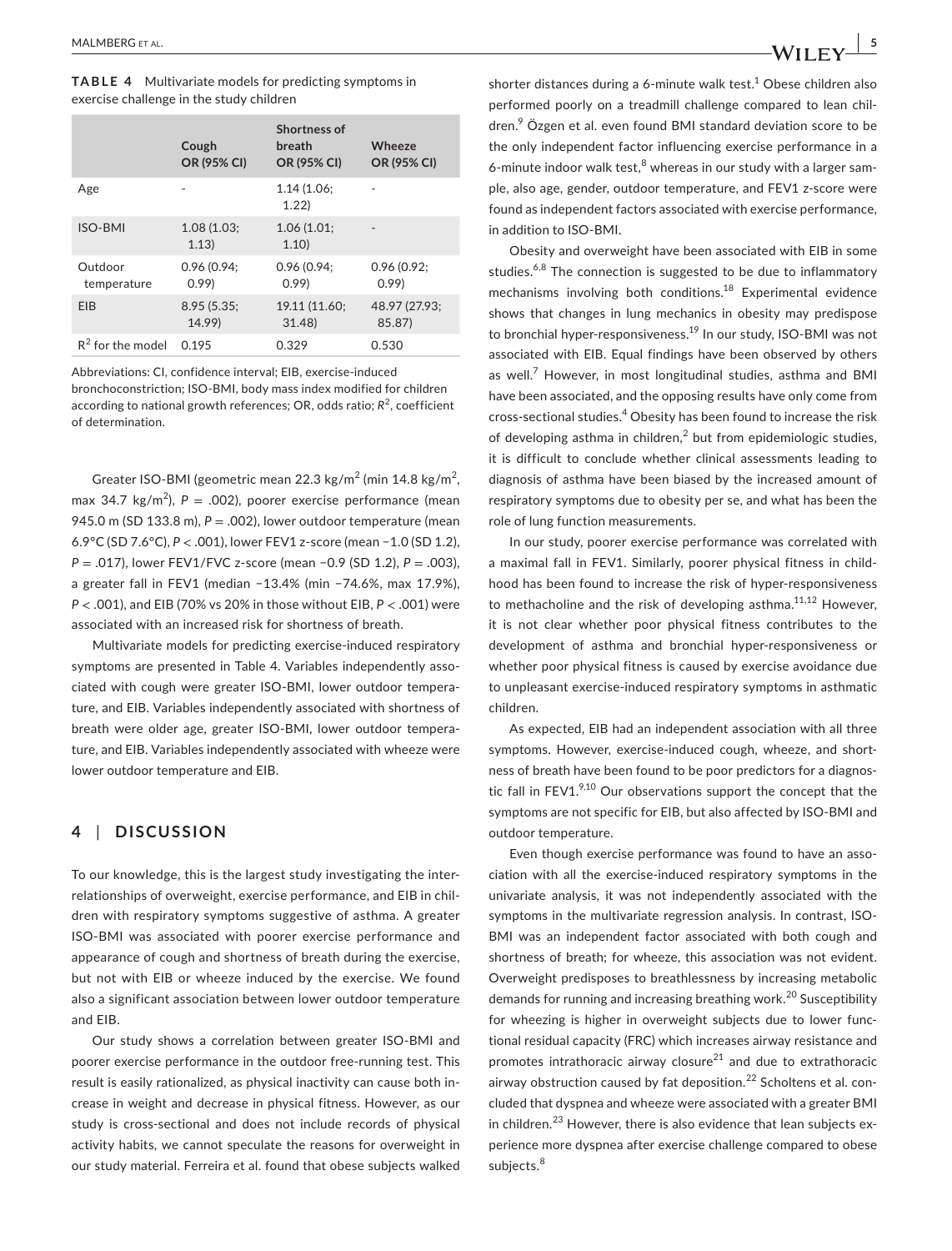The outdoor free-running test has been found to mimic real-life EIB and may give positive test results when other bronchial challenges do not.24 The outdoor free-running test enables the evaluation of patient's physical fitness, as the running time and distance are recorded. Compared to, that is, treadmill test in the laboratory, the outdoor running test is more feasible to investigate larger samples of subjects such as in the current study, but the inherent weakness is that the outdoor conditions (temperature, humidity) cannot be standardized. In this study, outdoor temperature was an independent factor associated with all three symptoms in the analyses including the entire study population. Respiratory symptoms are common in cold temperatures,<sup>25</sup> especially in those with asthma.<sup>26</sup> It is thought that exerciseinduced hyperpnea causes drying and cooling of airway surface liquid, which triggers respiratory symptoms and EIB via vagal reflex mechanisms and by mast cell degranulation.27 Shortness of breath during exercise has been found to be more common in cold temperature than in normal room temperature, or simply during exposure to cold air. $^{28}$ Accordingly in our series, lower outdoor temperature was not only associated with exercise-induced respiratory symptoms, but also with a greater maximal fall in FEV1 and EIB. Similar results have also been reported in preschool children with asthma.<sup>29</sup>

Assessment of exercise-induced respiratory symptoms suggesting asthma in children is a common clinical problem. Considering the reliability of our results, this retrospective study has a reasonably good-sized cohort and well-documented data, as the running test was conducted in a standardized manner, including quantification of performance and high-quality spirometric recordings. On the other hand, cross-sectional retrospective design of our study unfortunately limited the amount of data available on the study subjects, which may have caused residual confounding. Even though maximal performance was not measured, the running pace was adjusted to be symptom-limited and by monitoring the heart rate. The observational period after the exercise test was short compared to recommendations concerning assessment of EIB, but there is evidence that in children the nadir for maximal bronchoconstriction occurs significantly earlier (3-6 min post-exercise) than in adults<sup>30</sup>, and therefore, it is unlikely that the shorter follow-up time would have had large impact on the diagnosis of EIB in this study. One limitation is the lack of a proper control group. Children referred to exercise challenge test are always in some way symptomatic, and although those children in whom during careful assessment of symptoms and objective lung function tests asthma could not be confirmed, this group was biased and not necessarily composed of "healthy" individuals. Also, parental smoking was not considered in the exclusion criteria. We also acknowledge that ISO-BMI has its limitations in describing body composition.

In conclusion, greater ISO-BMI was associated with exerciseinduced cough, shortness of breath, and poorer exercise performance, but not with wheeze or EIB. Respiratory symptoms in overweight children may be misinterpreted as asthmatic, unless objective lung function measurements are conducted. There was also a significant association between lower outdoor temperature and EIB. The conflicting findings in other studies call for more evidence

on the matter, as well as better understanding on the underlying mechanisms linking obesity and asthma. Controlled intervention studies on the effects of improving physical performance in preventing and controlling overweight and asthma in children should be done.

#### **CONFLICT OF INTEREST**

There is no conflict of interest concerning the authors of this manuscript. Study sponsors had no role in study design; the collection, analysis, and interpretation of data; the writing of the report; and the decision to submit the manuscript for publication.

#### **AUTHOR CONTRIBUTION**

**Maiju Malmberg:** Data curation (equal); Formal analysis (lead); Writing-original draft (lead). **Anne Kotaniemi-Syrjänen:** Conceptualization (equal); Data curation (equal); Formal analysis (equal); Methodology (equal); Supervision (equal); Writing-original draft (equal); Writing-review & editing (equal). **Pekka Malmberg:** Conceptualization (equal); Funding acquisition (equal); Methodology (equal); Supervision (equal); Writing-review & editing (equal). **Anna Susanna Pelkonen:** Conceptualization (equal); Investigation (equal); Resources (equal); Supervision (equal); Writing-review & editing (equal). **Mika Juhani Makela:** Conceptualization (equal); Funding acquisition (equal); Writing-review & editing (equal).

#### **PEER REVIEW**

The peer review history for this article is available at [https://publo](https://publons.com/publon/10.1111/pai.13492) [ns.com/publon/10.1111/pai.13492](https://publons.com/publon/10.1111/pai.13492)

## **ORCID**

*Maiju Malmber[g](https://orcid.org/0000-0001-7848-1420)* <https://orcid.org/0000-0001-7848-1420> *L. Pekka Malmberg* <https://orcid.org/0000-0001-5087-1160> *Anne Kotaniemi-Syrjänen* [https://orcid.](https://orcid.org/0000-0002-9375-376X) [org/0000-0002-9375-376X](https://orcid.org/0000-0002-9375-376X)

#### **REFERENCES**

- 1. Ferreira M, Mendes R, Marson F, et al. The relationship between physical functional capacity and lung function in obese children and adolescents. *BMC Pulm Med*. 2014;14:199.
- 2. Gilliland F, Berhane K, Islam T, et al. Obesity and the Risk of Newly Diagnosed Asthma in School-age Children. *Am J of Epidemiol*. 2003;158:5.
- 3. Lang JE. Obesity, Nutrition and Asthma in Children. *Pediatr Allergy Immunol Pulmonol*. 2012;25:2.
- 4. Matricardi PM, Grüber C, Wahn U, Lau S. The asthma-obesity link in childhood: open questions, complex evidence, a few answers only. *Clin Exp Allergy*. 2007;37:476–484.
- 5. Forno E, Han Y-Y, Mullen J, Overweight CJ. Obesity, and lung function in children and adults – a meta-analysis. *J Allergy Clin Immunol Practice*. 2017;6:2.
- 6. Van Veen WJ, Driessen JMM, Kersten ETG, et al. BMI predicts exercise induced bronchoconstriction in asthmatic boys. *Pediatr Pulmonol*. 2017;52(9):1130–1134.
- 7. Consilvio NP, Di Pillo S, Verini M, et al. The reciprocal influences of asthma and obesity on lung function testing, AHR, and airway inflammation in prepubertal children. *Pediatr Pulmonol*. 2010;45:1103–1110.